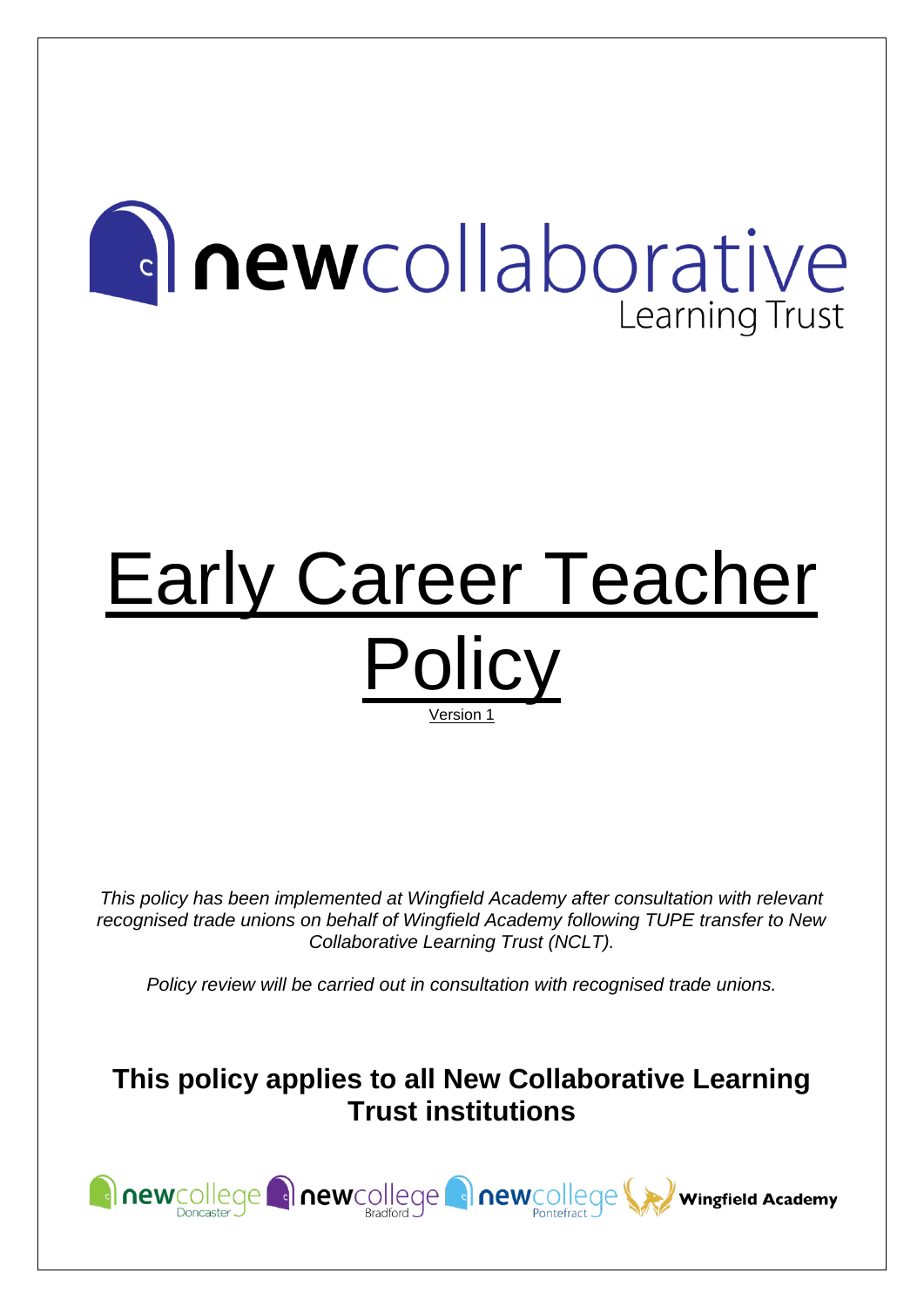#### **CONTENTS**

| Paragraph<br><b>Number</b> | <b>Heading</b>                                                    | Page<br><b>Number</b> |
|----------------------------|-------------------------------------------------------------------|-----------------------|
| 1.0                        | Introduction and Intent                                           |                       |
| 2.0                        | Newly Qualified Teacher (NQT) Induction Transitional Arrangements |                       |
| 3.0                        | Legislation and Statutory Guidance                                |                       |
| 4.0                        | The ECT Induction Programme                                       | 3                     |
| 5.0                        | Roles, Responsibilities and Expectations                          |                       |
| 6.0                        | Entitlements                                                      | 11                    |
| 7.0                        | <b>Monitoring Arrangements</b>                                    | 12                    |
| 8.0                        | <b>Links with Other Policies</b>                                  | 13                    |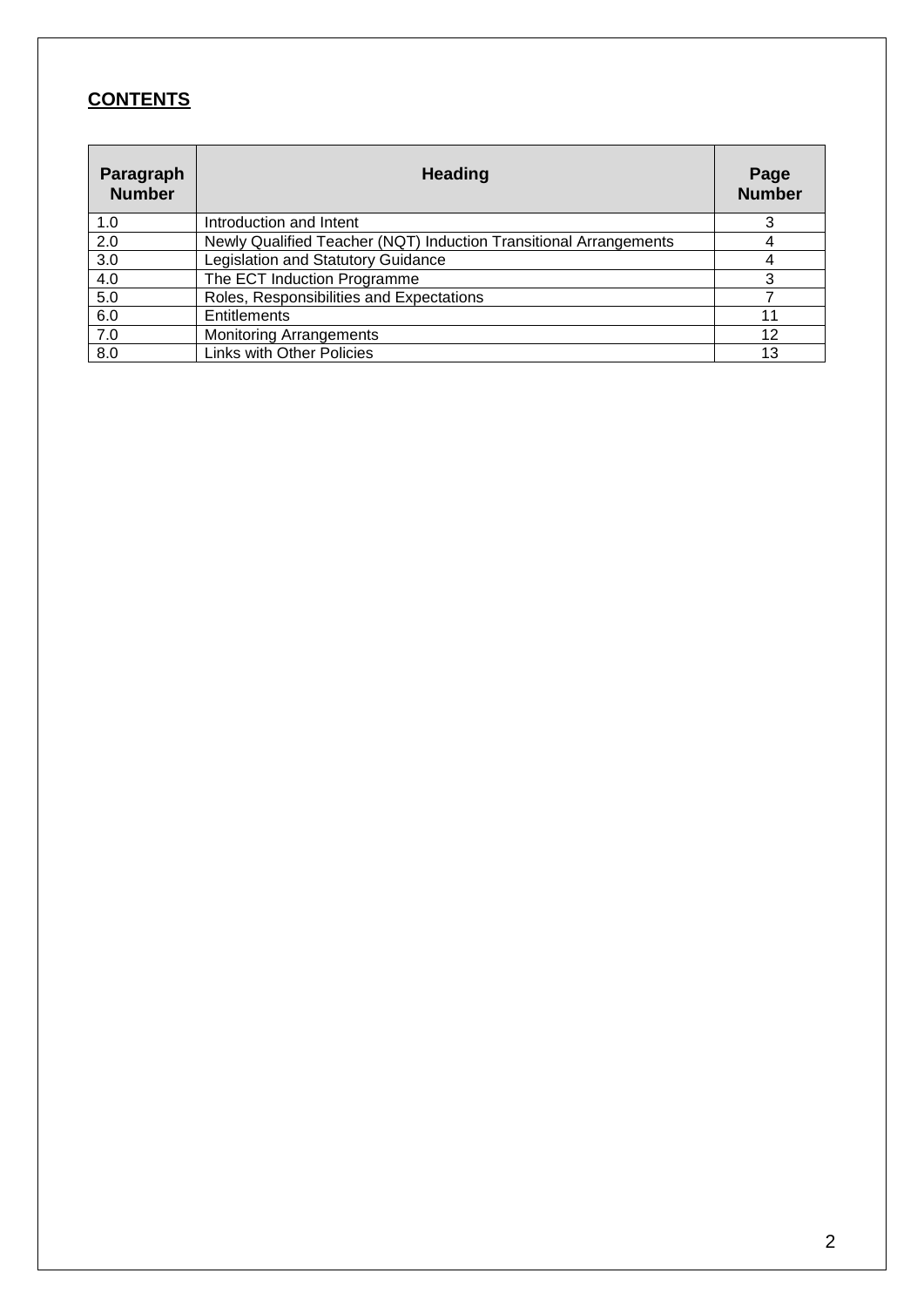#### **Introduction and Intent**

- 1.1 Early Career Teachers (ECTs) represent an exciting opportunity to bring new ideas and a fresh outlook into the organisation. However, they do require a planned induction programme if the initial years are to be successful ones. All staff have a role to play in supporting the teacher new to the profession. Middle and senior leaders have a particular role to play in the process of ensuring high quality provision. This policy aims to clarify the roles and requirements necessary to support ECTs.
- 1.2 ECTs will follow a DfE funded full induction programme.

#### 1.3 Intent

1.3.1 Research shows that continuing professional development (CPD) plays a crucial role in helping to support and develop teachers (Cordingley et al., 2015), including early career teachers. There is evidence that CPD can help to manage the stress and difficulty often experienced by teachers in this phase of their career (e.g. Ashby et al., 2008, Day and Gu, 2010). Within the NCLT Trust there is a strong tradition of CPD based around evidence based TfL Principles. Our supportive whole Trust culture underpins our commitment to support all staff. We will ensure that all ECTs are provided with the additional support needed in their first critical years in the profession.

#### 1.3.2 The Trust will:

- Run an ECT induction programme that meets all of the statutory requirements underpinned by the early career framework (ECF) from 1 September 2021.
- Provide ECTs with a supportive environment that develops them and equips them with the tools to be effective and successful teachers.
- Make sure all staff understand their role in the ECT induction programme.
- Provide high quality, individualised support based on evidence informed practice CPD for all teachers in the first 5 years of their career, in order to maintain high levels of retention of our Early Careers Teachers.
- Ensure new teachers who have not received QTS as part of their teaching qualification receive a support programme which is closely aligned to the full induction programme funded by the DfE ie, a structured programme which enables them to consolidate and extend the skills, knowledge and understanding acquired during initial teacher education in the context of their work as qualified practitioners.
- Draw upon the expertise of colleagues to introduce new learning and where necessary manage additional support.
- Equip ECTs with the necessary tools, skills and strategies in order to leave the induction period and continue their teaching career exemplifying practice and pedagogy.
- Ensure ECTs have met all part of the teacher standards.

#### **2.0 Newly Qualified Teacher (NQT) Induction Transitional Arrangements**

- 2.1 This policy applies to ECTs who start their induction on or after 1 September 2021.
- 2.2 NQTs who have started but not completed their induction before 1 September 2021 will continue to follow our prior NQT induction policy. They have until 1 September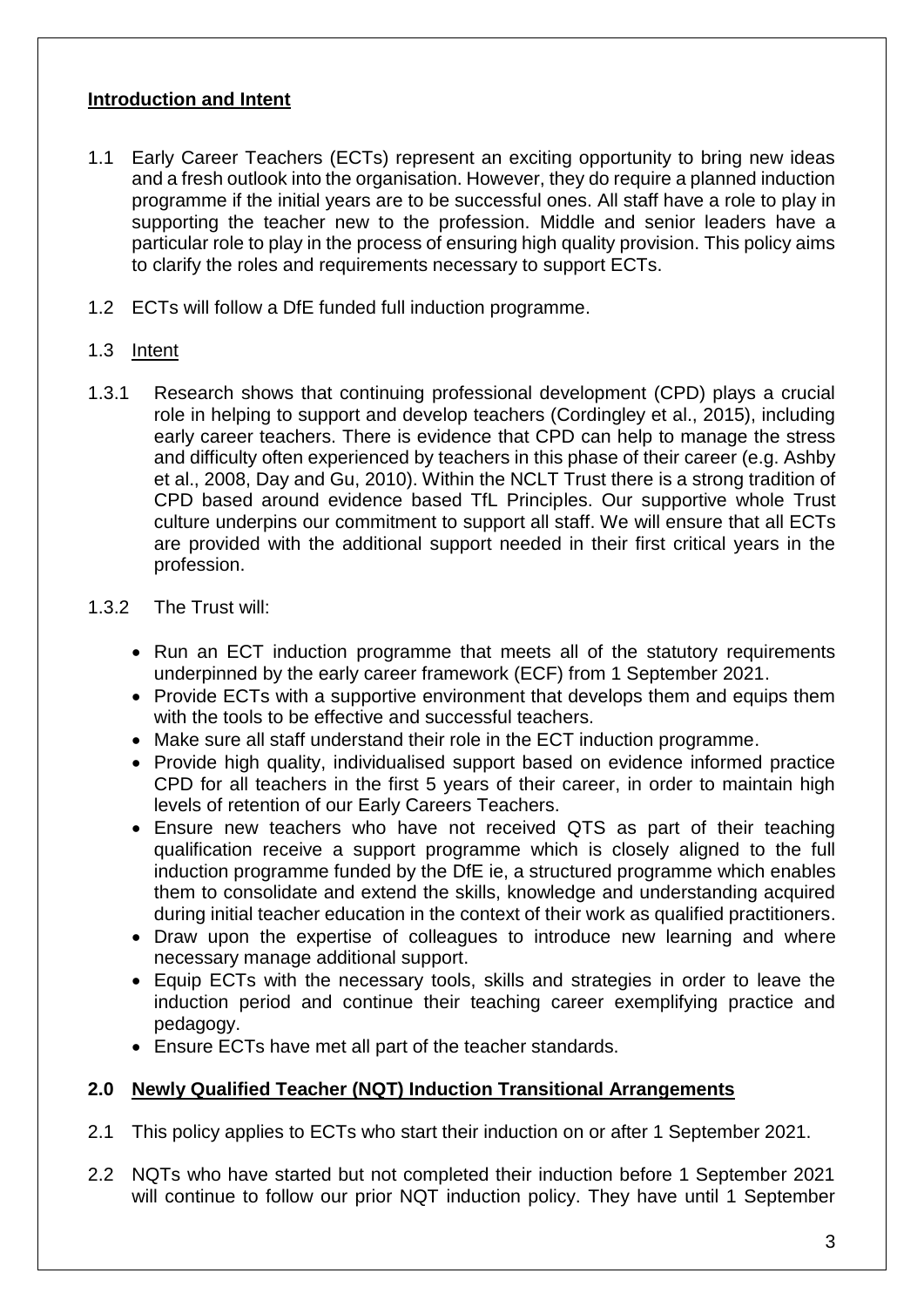2023 to complete their induction within 3 terms (a single academic year) as outlined in previous NQT induction guidance. Where possible, at the discretion of the principal and appropriate body, we will also provide them with:

- An ECF-based induction for the remainder of the NQT's 1-year induction.
- An induction mentor for the remainder of the NQT's 1-year induction.
- 2.3 If they don't complete their induction by 1 September 2023, they will be required at this point to switch to the full ECT induction for the remainder of their induction period. Time already spent in induction will count towards the 2-year ECT induction period.

#### **3.0 The ECT Induction Programme**

The induction programme will be underpinned by the ECF, enabling ECTs to understand and apply the knowledge and skills set out in the ECF.

Prior to the ECT serving their induction, the principal and appropriate body must agree that the post is suitable.

For a full-time ECT, the induction period will typically last for 2 academic years. Part-time ECTs will serve a full time equivalent. One term or more of continuous employment may count towards completion of the induction period.

#### 3.1 Posts for Induction

Each ECT will:

- Be provided with the necessary employment tasks, experience and support to enable them to demonstrate satisfactory performance against the relevant standards throughout, and by the end of, the induction period.
- Have an appointed induction tutor, who will have qualified teacher status (QTS).
- Have an appointed induction mentor, who will have QTS. Mentor meetings to be consistent and in a timetabled period wherever possible.
- Have a reduced timetable to allow them to undertake activities in their induction programme; in their first year, this will be no more than 90% of the timetable of our existing teachers on the main pay range, and in their second year, this will be no more than 95% of the timetable of our existing teachers on the main pay range (in addition to receiving the usual non-contact time of a teacher).
- Regularly teach the same class or classes.
- Take part in similar planning, teaching and assessment processes to other teachers working in similar posts.
- Not be given additional non-teaching responsibilities without appropriate preparation and support.
- Not have unreasonable demands made upon them.
- Not normally teach outside the age range and/or subjects they have been employed to teach.

#### 3.2 Support for ECTs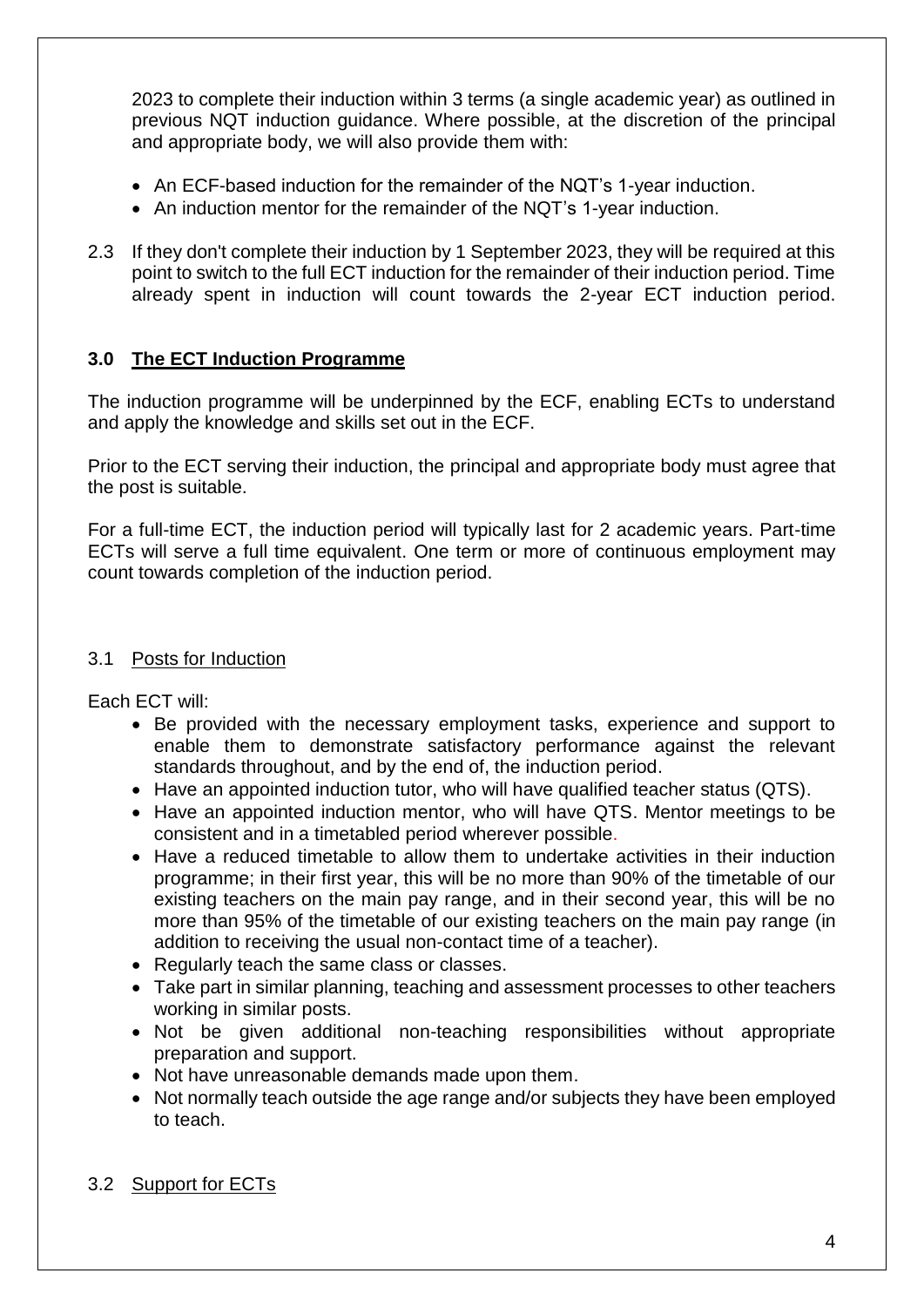We support ECTs with:

- A schedule for all induction activities, including observations, professional reviews of progress, targeted professional development activities and formal assessment meetings.
- Their designated induction tutor, who will provide regular monitoring and support, and co-ordinate their assessments (see also Section 6 of this policy).
- Their designated induction mentor, who will provide regular structured mentoring sessions and targeted feedback.
- Observations of their teaching at regular intervals, and follow-up discussions with prompt and constructive feedback.
- Regular professional reviews of their progress, to take place termly (except in terms where formal assessment is held), at which their induction tutor will review objectives and revise them in relation to the relevant standards and their current needs and strengths, liaising with induction mentors as appropriate.
- Chances to observe experienced teachers, either within their own school or college or at another school or college with effective practice.
- Provision of a schedule for all induction activities, including observations, professional reviews of progress, targeted professional development activities and formal assessment meetings.

#### 3.3 Assessments of ECT Performance

- 3.3.1 The ECT's performance should be discussed regularly by the mentor and the teacher and if the ECT is at risk of not meeting success criteria they will be informed as soon as possible, along with guidance and targets to assist in getting back on track.
- 3.3.2 Formal assessment meetings will take place in the final term of the ECT's first year (term 3) and the final term of their second year (term 6), and will be carried out by the induction tutor.
- 3.3.3 These meetings will be informed by clear and transparent evidence gathered from progress reviews during the preceding assessment period, and drawn from the ECT's work as a teacher and from their induction programme, liaising with mentors as appropriate. Copies of the evidence relied on will be provided to the ECT and the appropriate body.
- 3.3.4 After each formal assessment meeting, a formal assessment report will be completed that clearly shows how the ECT is performing against the relevant standards. The principal will also recommend to the appropriate body in the final assessment report at the end of the programme as to whether the ECT's performance is satisfactory against the relevant standards.
- 3.3.5 The ECT will add their own comments, and the formal assessment report will be signed by the headteacher, induction tutor and the ECT.
- 3.3.6 A copy of the formal assessment report will then be sent to the appropriate body. The final assessment report will be sent within 10 working days of the meeting, for the appropriate body to make the final decision on whether the ECT has passed their induction period.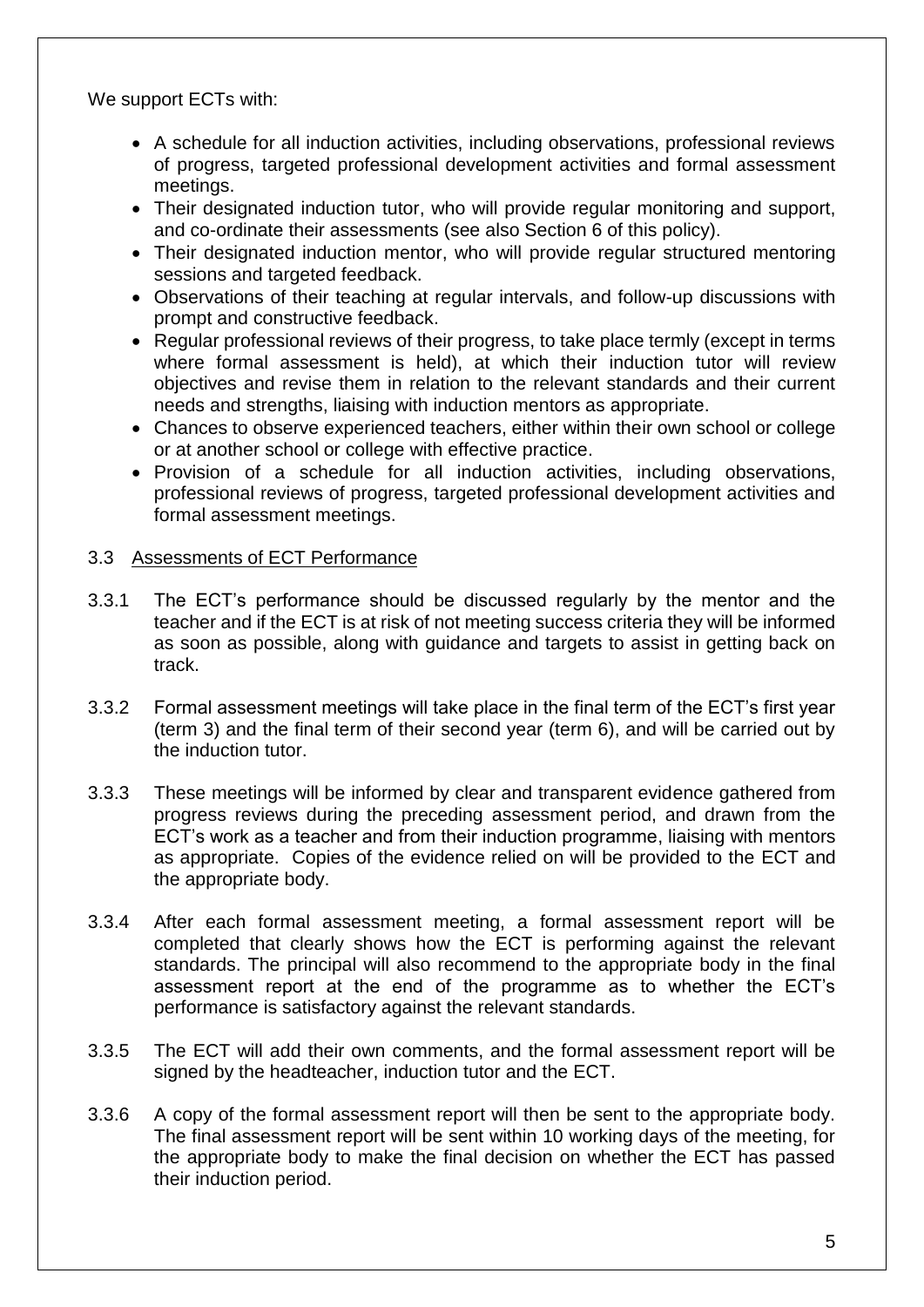- 3.3.7 It is the responsibility of the principal to formally notify the awarding body, using the final assessment form, as to whether the ECT has met the requirements of successful induction and in particular their:
	- strengths
	- areas requiring further development
	- evidence used to inform the judgement
	- targets for the coming term
- 3.3.8 The Induction Tutor will ensure that all assessment forms meet the agreed deadlines and success criteria (Teacher Standards).
- 3.3.9 In the event that the ECT leaves this post after completing one term or more but before the next formal assessment would take place, the induction tutor or principal should complete an interim assessment to ensure that the ECT's progress and performance since the last assessment is captured.
- 3.3.10 Progress reviews are:
	- expected to be informed by existing evidence of the ECT's teaching and to be conducted with sufficient detail to ensure that there is nothing unexpected for the ECT when it comes to their formal assessment.
	- not formal assessments and there is no requirement for ECTs to create evidence specifically to inform a progress review but ECTs are expected, nonetheless, to engage with the process and provide copies of existing evidence as agreed with the induction tutor.
	- provided as a written record. It is expected to be retained and provided to the ECT after each meeting, with the record clearly stating whether the ECT is on track to successfully complete induction, briefly summarising evidence collected by the induction tutor and stating the agreed development targets.
	- expected to be reviewed and revised in relation to the Teachers' Standards and the needs and strengths of the individual ECT.
- 3.3.11 ECTs will be observed at regular intervals throughout their induction period to facilitate a fair and effective assessment of the ECT's teaching practice and conduct against the Teachers' Standards. Observations of the ECT may be undertaken by the induction tutor, subject mentor or another suitable person from inside or outside the institution.
- 3.3.12 The Trust will ensure that:
	- the ECT and the observer meet to review any teaching that has been observed, with arrangements for post-observation review meetings made in advance.
	- feedback from the observation is provided in a prompt manner and is constructive, with a brief written record made on each occasion.
	- any written record will indicate where any development needs have been identified.

#### 3.4 At-risk Procedures

3.4.1 Very occasionally, ECTs will encounter difficulties. The majority will overcome these with support. If an ECT is struggling to meet any of the teaching standards the judgement must be clearly identified, evidenced, and linked to the specific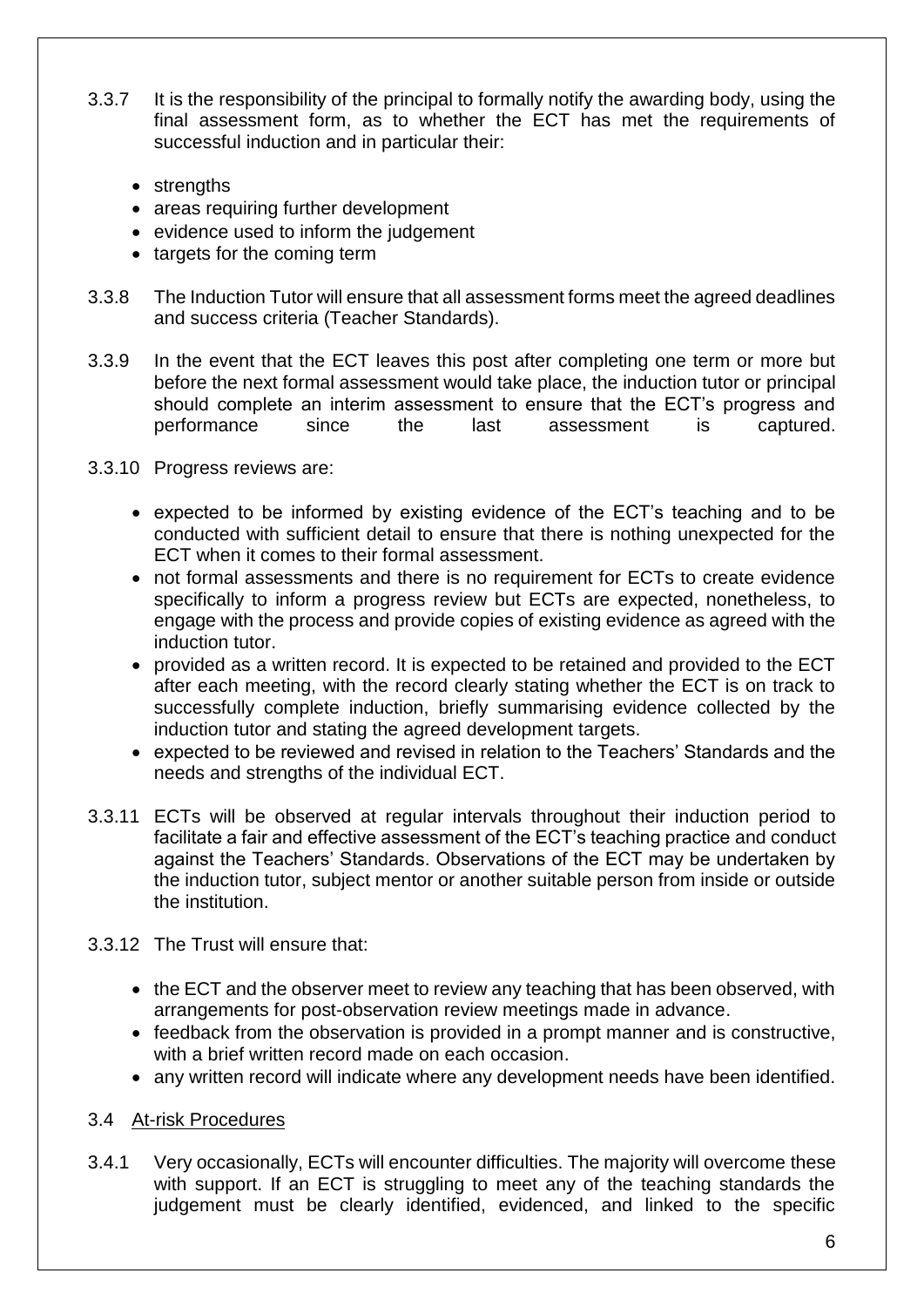standards. The awarding body will be notified as soon as possible if it seems as though an ECT will have difficulty meeting the standards at the end of their induction period.

- 3.4.2 Areas for development, targets and support will be identified and an action plan completed. This will identify the specific standard concerned; the support which will be put in place to assist and when the actions will be reviewed. The ECT must be involved at all stages. Colleagues to support the ECT and mentor will be called upon. Once a problem has been overcome, the success will be acknowledged in the assessment meeting and in the report.
- 3.4.3 The ECT induction tutor will be given copies of the interim reports and the action plan provided and a senior leader will carry out additional observations of the ECT. If the concerns persist or it is felt that a teacher may fail to develop full competence after all reasonable support and other measures have been provided, the senior leader will consult with the induction tutor and mentor. The ECT will be informed in writing that they are at risk of failing to meet the Teacher Standards and the consequences of this.
- 3.4.4 The progress review record or formal assessment report will be shared with the appropriate body, alongside the support plan, for it to review in accordance with the appropriate body's relevant policy. ECTs have the right to be accompanied by a trade union representative at meetings taking place within the remit of this policy.

#### **4.0 Roles, Responsibilities and Expectations**

#### 4.1 Role of the ECT

- 4.1.1 The ECT has a responsibility to participate fully in the induction programme and to work cooperatively and pro-actively with the school or college in all aspects of the support and assessment.
	- Provide evidence that they have QTS and are eligible to start the formal induction process. Where QTS is not provided as part of their post 16 qualification, the core ECF programme will be delivered and a formal review process will still be in place in the line with the appropriate body expectations.
	- Meet with their induction tutor to discuss and agree priorities for their induction programme and keep these under review.
	- Agree with their induction tutor how best to use their reduced timetable allowance and guarantee engagement with their ECF-based induction programme.
	- Provide evidence of their progress against the Teachers' Standards.
	- Participate fully in the agreed monitoring and development programme.
	- Raise any concerns with their induction tutor as soon as practicable.
	- Consult their appropriate body named contact at an early stage if there are, or may be, difficulties in resolving issues with their tutor/within the institution.
	- Keep track of and participate effectively in the scheduled classroom observations, progress reviews and formal assessment meetings.
	- Agree with their induction tutor the start and end dates of the induction period/part periods and the dates of any absences from work during any period/part period.
	- Retain copies of all assessment reports.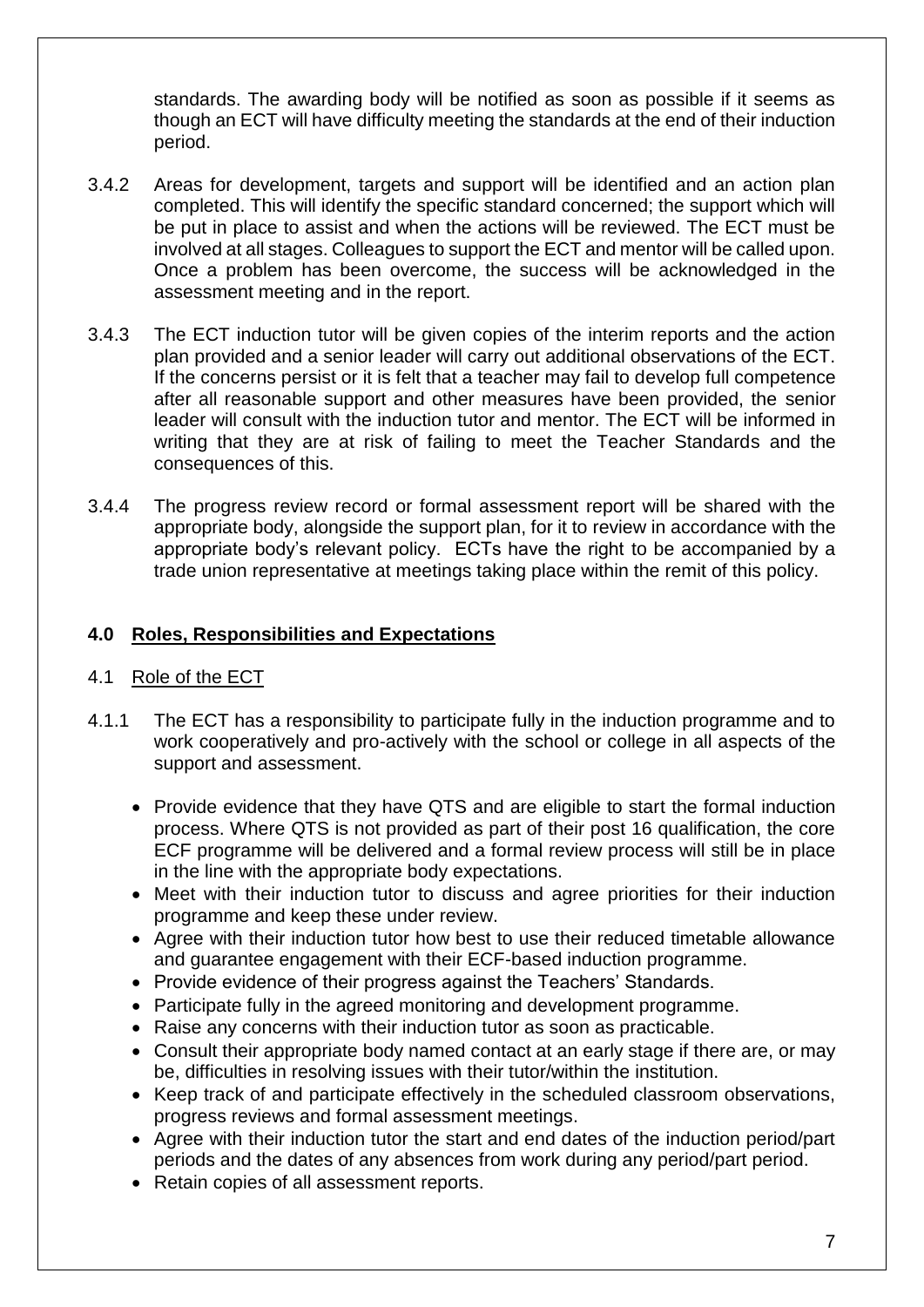- Use the 10% reduction of timetable to support their professional development in Year 1, and 5% reduction in Year 2.
- Take increasing responsibility for their own professional development.
- Act upon advice and feedback and be open to coaching and mentoring.
- To read, sign and comment on assessment reports.
- Work towards meeting the Teaching Standards throughout the induction period
- Set and maintain good standards of student behaviour in the classroom.
- Liaise effectively with students, parents and carers.
- Teach lessons which are thoroughly prepared and consistent with their subject's curriculum plan.
- Ensure lessons begin promptly, meeting and greeting students at the door.
- Ensure registers are completed accurately for all lessons.
- Be a positive role model for students.
- Assess, monitor and support student progress in line with school or college expectations.

#### 4.2 Role of the Principal

- 4.2.1 The principal is, along with the appropriate body, jointly responsible for the monitoring, support and assessment of the ECT during induction, and is expected to:
	- Check whether the ECT has been awarded QTS.
	- Clarify whether the teacher needs to serve an induction period or is exempt.
	- Agree, in advance of the ECT starting the induction programme, which body will act as the appropriate body.
	- Notify the appropriate body when an ECT is taking up a post in which they will be undertaking induction.
	- Ensure that the requirements for a suitable post for induction are met. (Paragraph 2.17 onwards Statutory Induction Guidance 2018 (publishing.service.gov.uk)).
	- Ensure the induction tutor has the ability and sufficient time to carry out their role effectively.
	- Ensure that the mentor has the ability and sufficient time to carry out their role effectively.
	- Ensure an appropriate ECF-based induction programme is in place.
	- Make the advisory board aware of the arrangements that have been put in place to support ECTs serving induction.
	- Make a recommendation to the appropriate body on whether the ECT's performance against the Teachers' Standards is satisfactory or requires an extension.
	- Participate appropriately in the appropriate body's quality assurance procedures.
	- Retain all relevant documentation/evidence/forms on file for six years.

#### 4.2.2 There may also be circumstances where the principal is expected to:

- Obtain interim assessments from the ECT's previous post.
- Act early, alerting the appropriate body when necessary, in cases where an ECT may be at risk of not completing induction satisfactorily.
- Ensure third-party observation of an ECT who may be at risk of not performing satisfactorily against the Teachers' Standards.
- Notify the appropriate body as soon as absences total 30 days or more.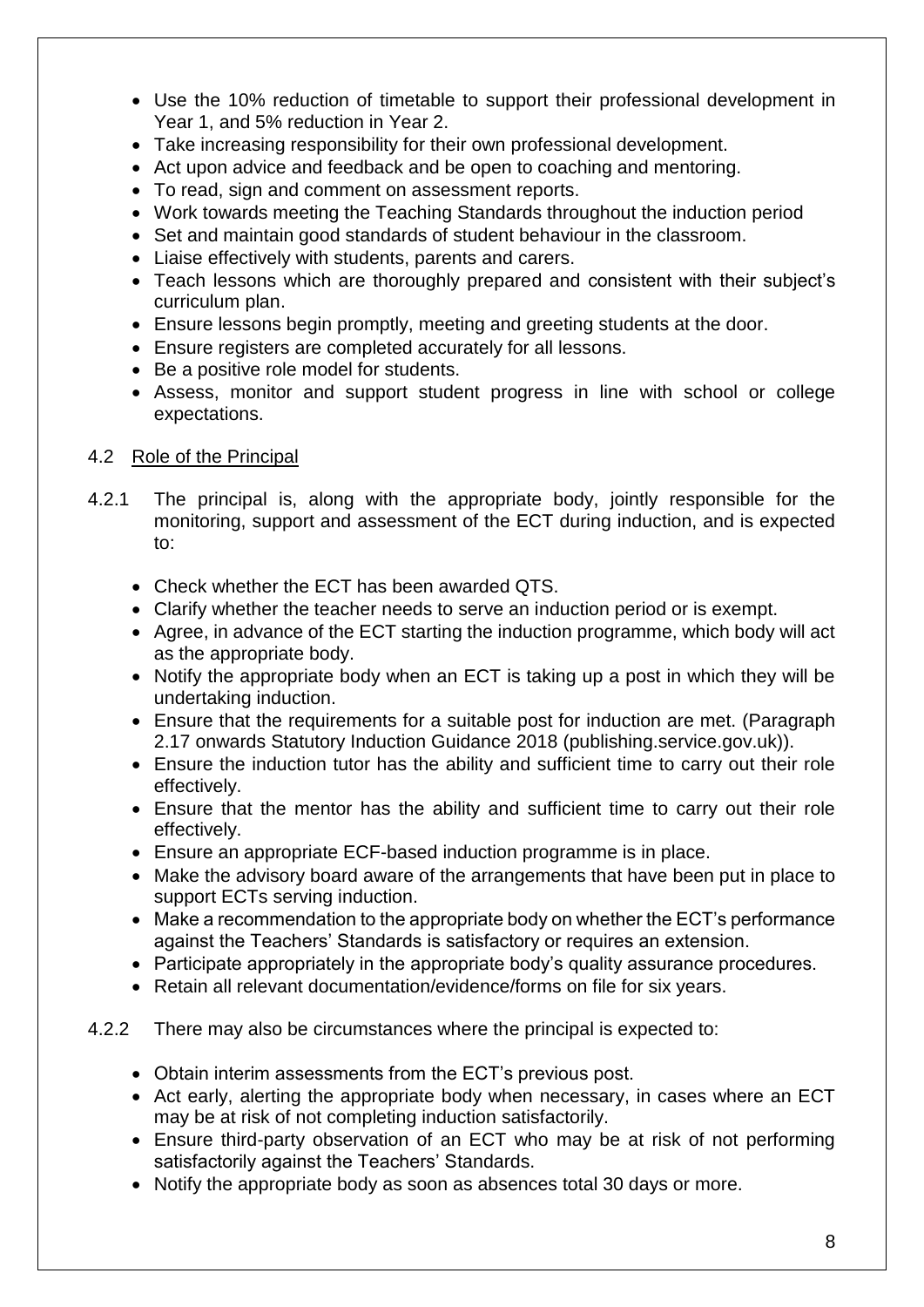- Periodically inform the advisory group about the institution's induction arrangements.
- Advise and agree with the appropriate body where, in exceptional cases, it may be appropriate to reduce the length of the induction period or deem that it has been satisfactorily completed.
- Consult with the appropriate body in cases where a part-time ECT has completed a period covering, but not equivalent to, two school years and has met the necessary requirements to reduce induction.
- Provide interim assessment reports for staff moving school in between formal assessment periods.
- Notify the appropriate body when an ECT serving induction leaves the institution.

#### 4.3 Role of the Induction Tutor

- Provide, or coordinate, guidance for the ECT's professional development (with the appropriate body where necessary).
- Carry out regular progress reviews throughout the induction period.
- Undertake two formal assessment meetings during the total induction period, coordinating input from other colleagues as appropriate (normally one at the end of term three and one at the end of term six, or pro rata for part-time staff).
- Carry out progress reviews in terms where a formal assessment does not occur on ECT Manager (terms 1, 2, 4 & 5).
- Inform the ECT following progress review meetings of the determination of their progress against the Teachers' Standards and share progress review records with the ECT, principal and appropriate body.
- Inform the ECT during the assessment meeting of the judgements to be recorded in the formal assessment record and invite the ECT to add their comments.
- Ensure that the ECT's teaching is observed, and feedback provided.
- Ensure ECTs are aware of how, both within and outside the institution, they can raise any concerns about their induction programme or their personal progress.
- Take prompt, appropriate action if an ECT appears to be having difficulties.
- Ensure that all monitoring and record keeping is done in the most streamlined and least burdensome way, and that requests for evidence from ECTs do not require new documentation but draw on existing working documents.

#### 4.4 Role of the Induction Mentor

- 4.4.1 The role of the ECT mentor is the day-to-day responsibility to support, guide and coach the ECT throughout the induction period.
- 4.4.2 The mentor is expected to:
	- meet weekly with the ECT for structured mentor sessions to provide effective targeted feedback and to discuss progress against the Teacher Standards, reviewing and setting of development targets.
	- Work collaboratively with the ECT and other colleagues involved in the ECT's induction within the same school or college to help ensure the ECT receives a highquality ECF-based induction programme.
	- Provide, or broker, effective support, including phase or subject specific mentoring and coaching.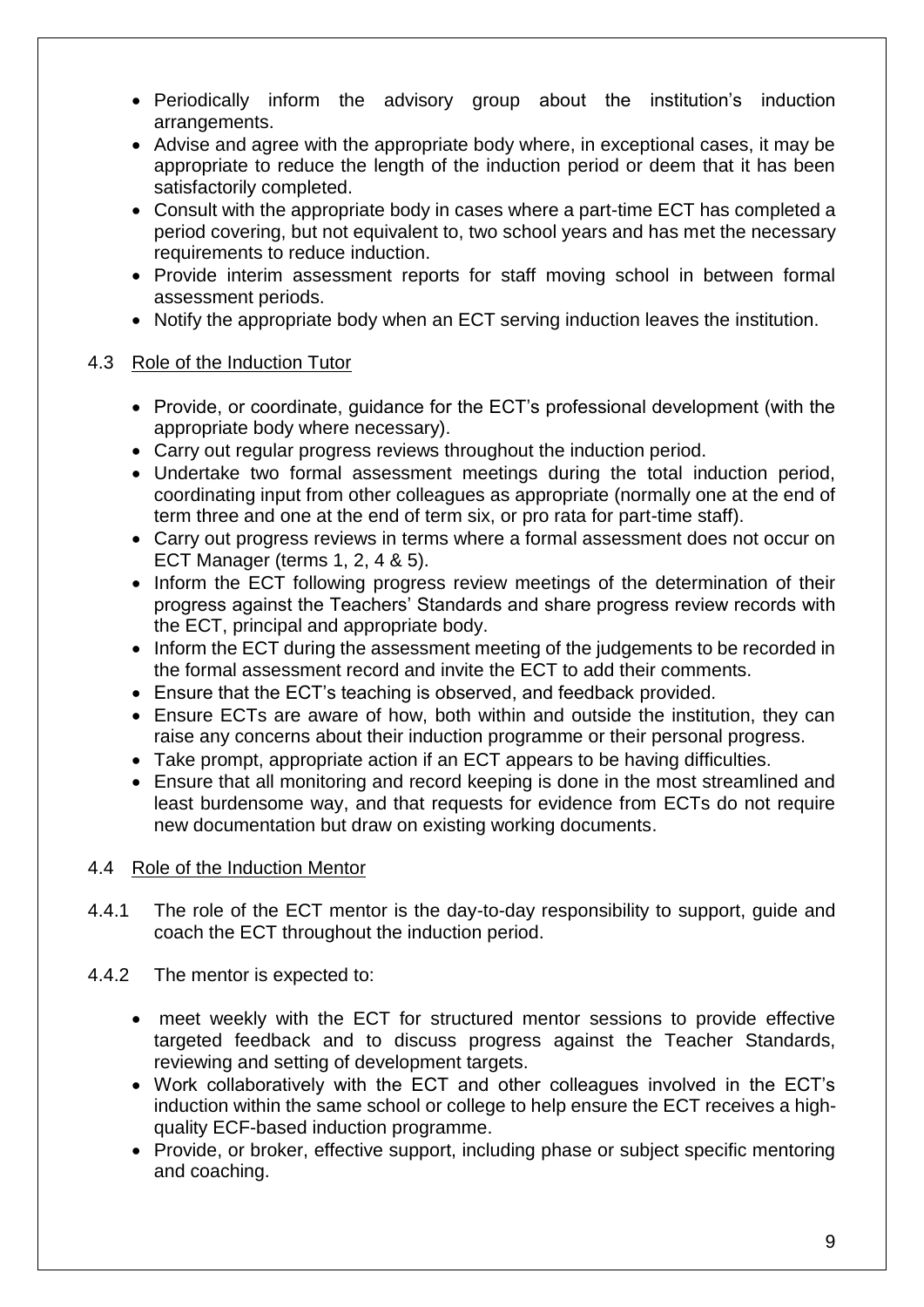- Work with the ECT to plan a support programme building on the ECT's identified training needs from their individual action plans.
- Provide regular, accurate and fair feedback to the ECT and Induction Tutor about performance and progress.
- Carry out formal reviews of progress during the induction period, using the structure provided by the induction tutor.
- Undertake some of the ECT's formal lesson observations.
- Undertake learning walks, providing verbal feedback to allow for progress towards identified targets
- Ensure ECTs are aware of how, both within and outside the institution, they can raise any concerns about their induction programme or their personal progress; and take prompt, appropriate action where an ECT appears to be experiencing difficulties.
- Support the interim and final assessment review process ensuring that the ECT is aware of, and agrees, to the contents of each review.
- Ensure that the ECT evidence portfolio is of a good standard and provides sound and supporting evidence.
- Inform the ECT Induction Tutor of any concerns as soon as they arise provide detailed supporting evidence when an ECT is deemed not to be making expected progress and / or meeting the college and Teachers' Standards to a sufficient standard.

#### **5.0 Monitoring Arrangements**

- 5.1 This policy will be reviewed annually. At every review, it will be approved by the full Trust board.
- 5.2 An Equality Impact Assessment will be undertaken on this policy to ensure there is no detrimental impact on any category of employee.
- 5.3 All data under the policy will be managed and retained in line with Data Protection legislation, including retention periods, and will be handled confidentially (Paragraphs 2.69-2.75 Statutory Induction Guidance 2018 (publishing.service.gov.uk)).

#### **6.0 Links with Other Policies**

- 6.1 This policy links to the following policies and procedures:
	- Appraisal
	- Grievance
	- Pay
	- Teaching for Learning